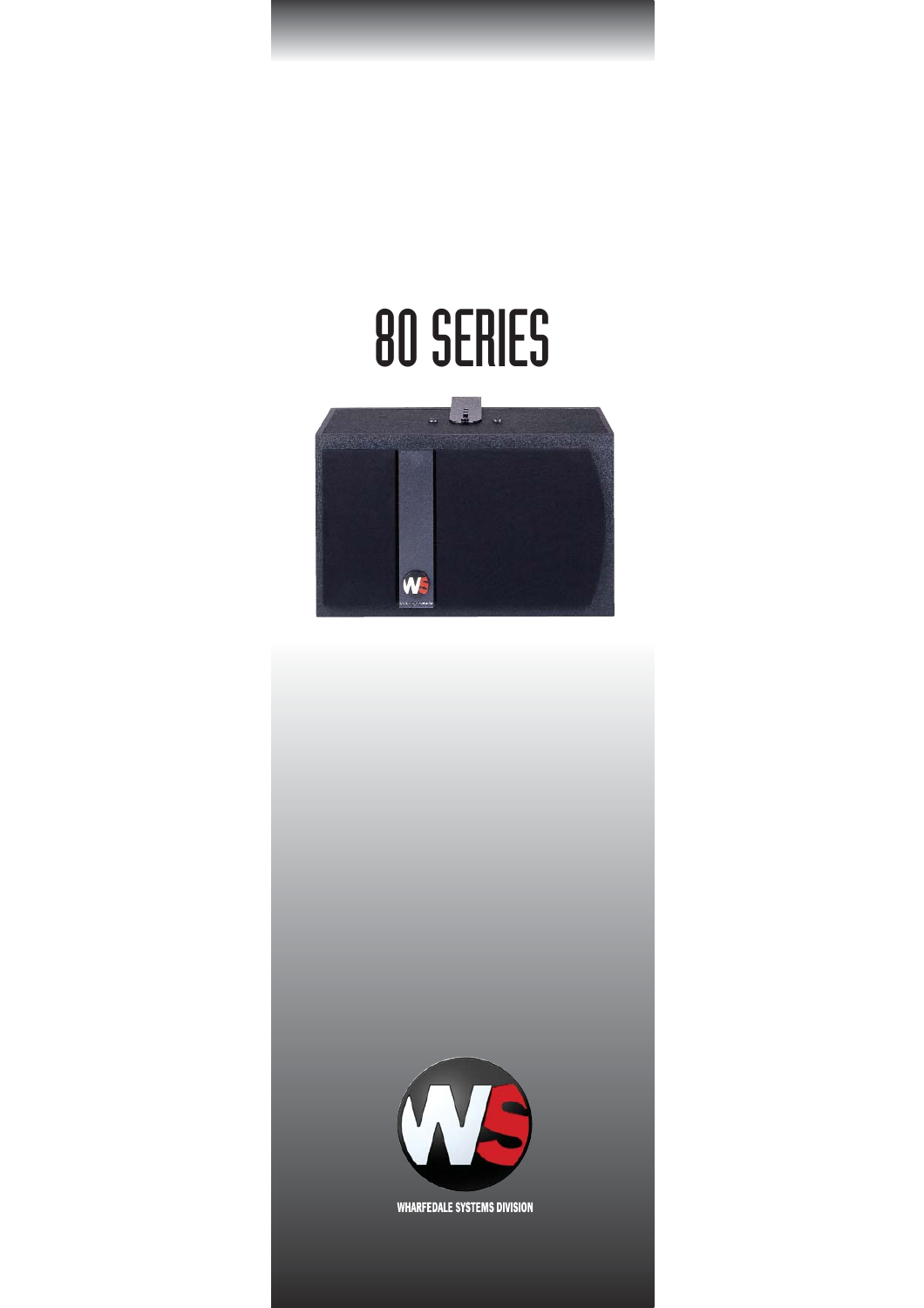## 80 Series

## Commercial Environment Loudspeaker System

THE 80 SERIES is the latest model to join Wharfedale's range of professional loudspeakers. Its pedigree stems from the successful Prog. 30D, one of the accepted standards in CD Jukebox extension speaker installation and the ever popular 2180. It is an attractive 2 way system designed for wall or shelf mounting, equally at home in a portrait or landscape orientation. The 2080 features bass-reflex tuning through twin port tubes providing optimal low-frequency tuning, enhancing the already substantial bass output from this high quality enclosure.

High performance Wharfedale drive units are used with a substantial 200mm woofer crossing over to a high quality 25mm tweeter complete with a ferrofluid cooled voice coil ensuring consistent and reliable long term performance. The 2080 comfortably handles a full 100 watts of power and is built around a substantial lateral wrap cabinet which provides high strength for safe rear bracket mounting. It has an attractive black vinyl finish with removable black cloth grilles.

One of the all time great loudspeaker designs the Wharfedale 2180 has become established in such diverse roles as karaoke bar systems and surround sound installations in cinemas and movie houses; as well as featuring in tens of thousands of bar, restaurant and small club installations. The 2180 is a proven product manufactured for over ten years and offering enviable standards of reliability.

As with all our loudspeaker systems the drive units are exclusive Wharfedale designs made in our own factory. The substantial 200mm pulp cone woofer is used with two 25mm soft dome tweeters which feature Ferrofluid cooling and electronic overload protection for extra reliability.

The 2180 is discretely finished in black vinyl with grey plastic trims and removable black cloth grilles.

The 3180 is the largest model in this range and develops the 2180 concept through the addition of a second 200mm diameter bass drive unit. By positioning this unit on the side of the cabinet a remarkably compact loudspeaker system is achieved; one that offers high power handling and high SPL outputs.

The compact size and discrete appearance of the 3180 makes it ideal for the small club where the use of several of these loudspeakers can produce the sound levels the customers desire yet with the minimum loss of valuable space.

The 3180 offers a perfect combination of performance; value; appearance; reliability and, above all, the legendary Wharfedale sound quality.

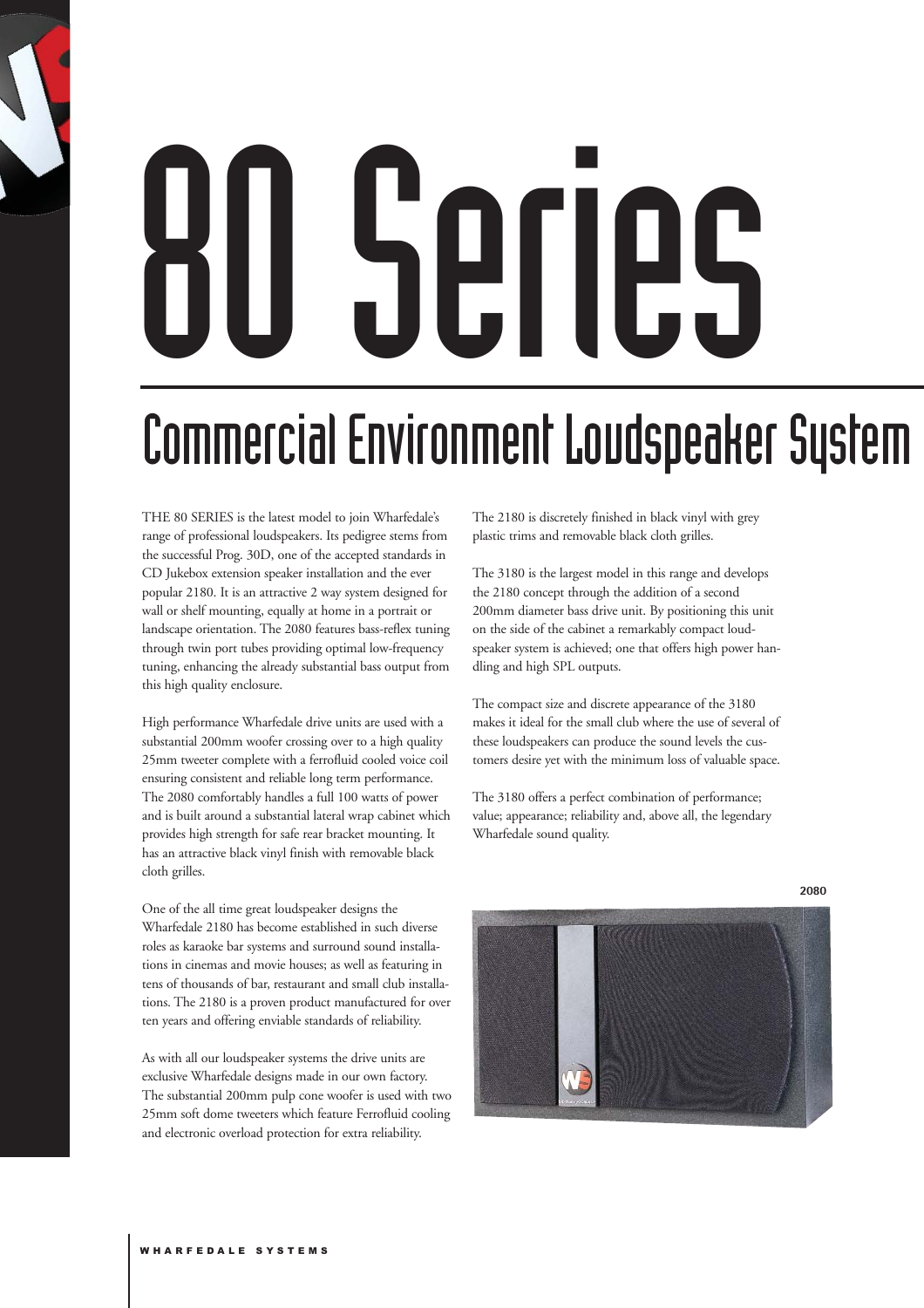

The philosophy behind these loudspeakers is simple. To further extend Wharfedales' reputation for excellent sound quality whilst employing innovative design to give a distinctive yet discrete appearance to these loudspeaker systems.

Traditionally the loudspeaker placement in rooms has been dominated by the needs of stereo reproduction and consequently most positions are a compromise enforced by the directionality of conventional loudspeakers.

However, Wharfedale's innovative solution is to use the 'Baker Effect', a phenomenon first noted in the 1930's. By mounting two hf drive units perpendicular to each other, and carefully contouring the crossover network, Wharfedale has been able to reproduce a dramatic stereo effect in almost any listening position.



**'U' type wall/ceiling mount brackets are included with each model in the 80 Series.**